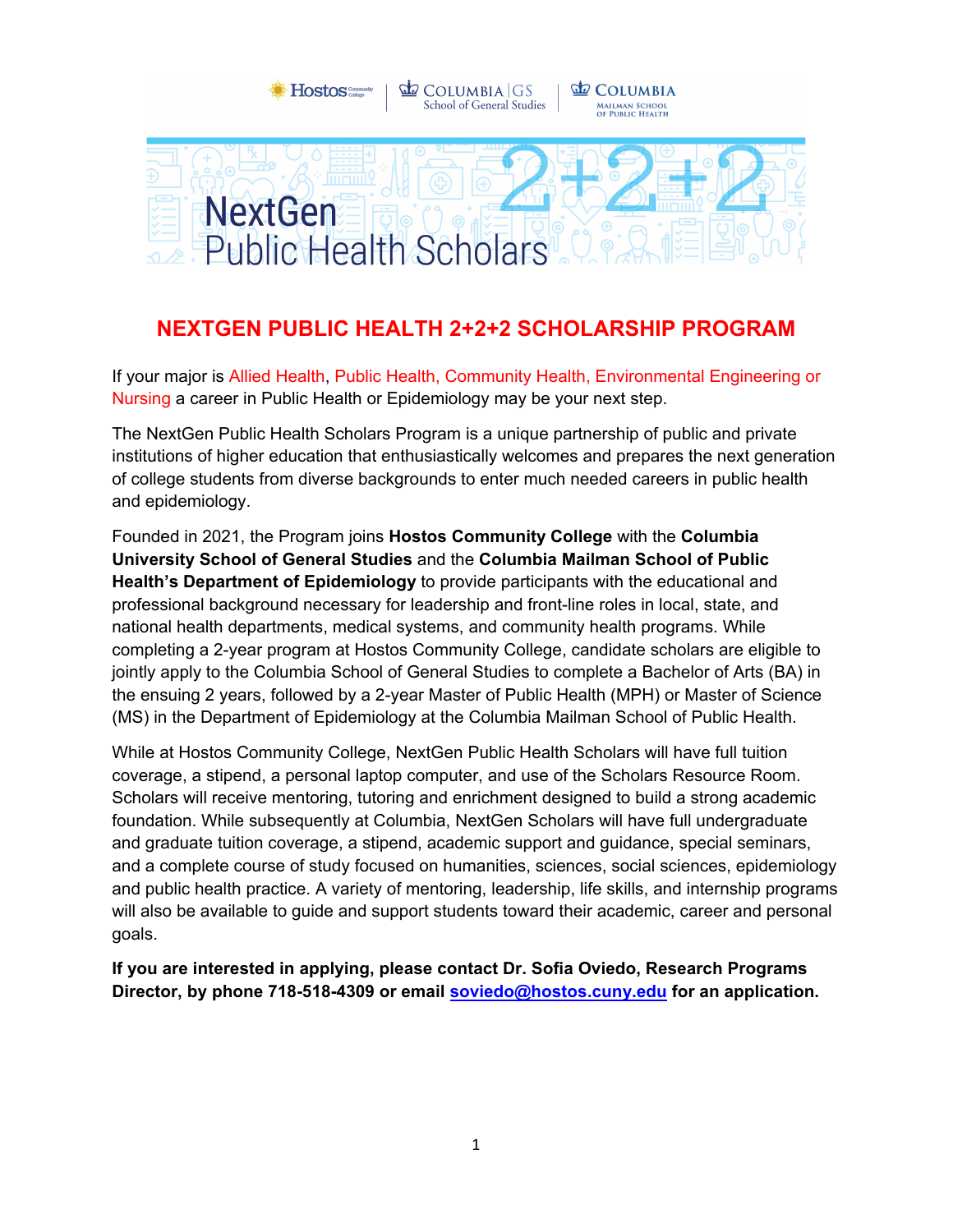

# **2022 APPLICATION**

## **Eligibility Criteria**

If you are interested in being considered for the NextGen Public Health Scholars 2+2+2 Program, please complete this application which will then be reviewed by representatives at both Hostos and Columbia. Applications are due by **April 30th** during the first year at Hostos Community College and will require in-person consultations with advisors and faculty at both institutions. Only students at Hostos Community College are eligible to apply.

We are seeking applicants who will be available to start the program in the Fall of 2022 during their second year at Hostos Community College. Applicants who will graduate Hostos in the Fall of 2022 are also welcome to apply.

#### **Submission Guidelines:**

- Completed Application Form
- On track to complete a minimum of 30 or more credits at Hostos Community College
- Current transcript (Proof of Major and credit attainment)
- Minimum of 3.2 GPA
- A one-page written statement describing your interest in pursuing a career in public health and/or epidemiology and how this program will help you to achieve your educational and professional goals. Not to exceed one page, double-spaced, 12 pt., Arial, or Times New Roman font.
- Two letters of recommendation, one from faculty, and one from outside of the institution (not to include family members).
	- o Letters of recommendation should address your academic and personal qualifications for the NextGen Public Health Scholars 2+2+2 Program. Individuals writing the letter of recommendation should indicate in what capacity they have known the applicant, for how long, and be able to attest to the applicant's academic progress, potential for completion of undergraduate and graduate degree programs, and personal character.